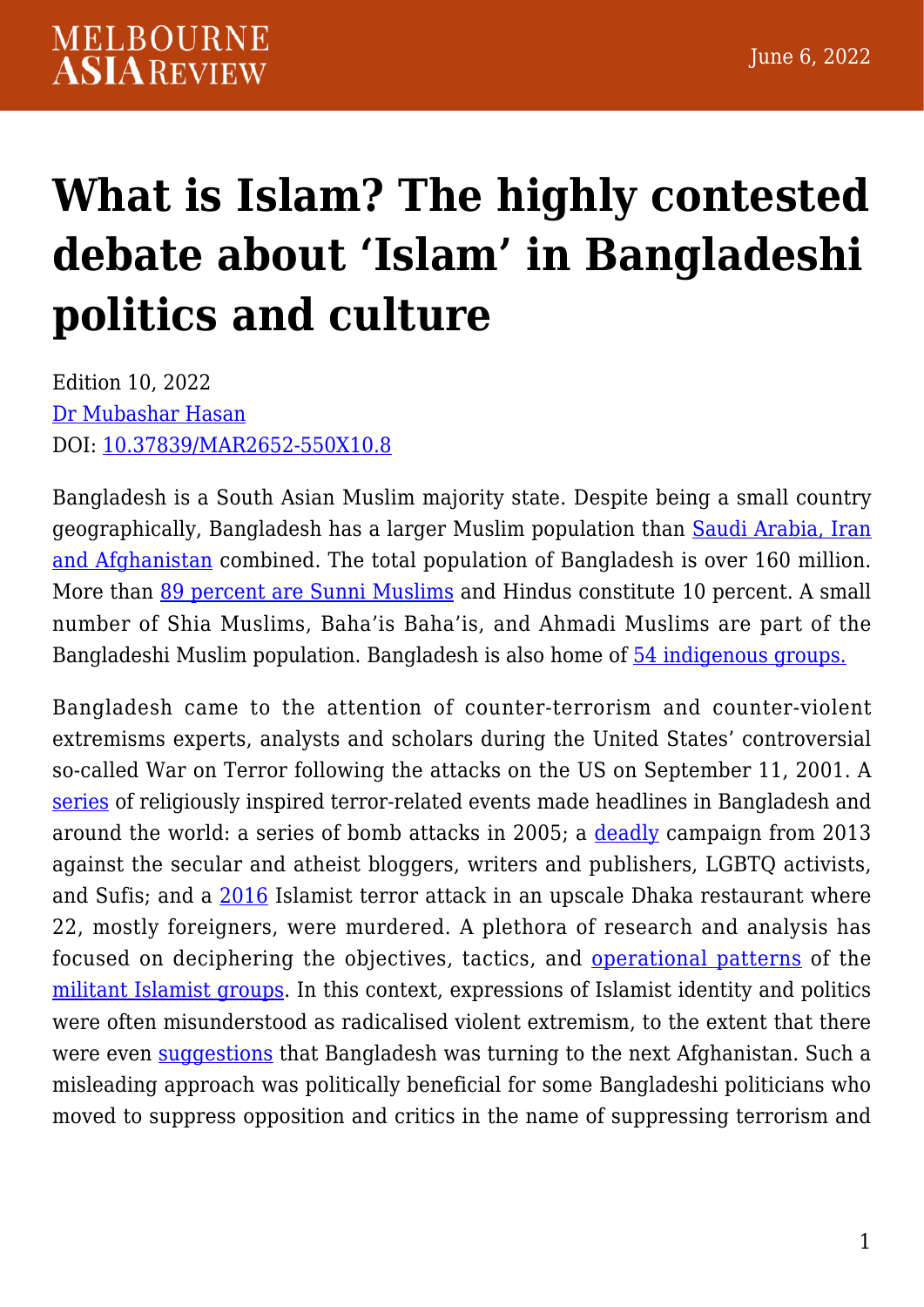radicalisation leading to violence.

Following a [2016 terrorist attack](https://www.theguardian.com/world/2016/jul/01/dhaka-bangladesh-restaurant-attack-hostages) on a cafe in the capital Dhaka, a more nuanced approach to understanding the diversity within Bangladeshi Islam began to emerge. In the aftermath of the Daesh-inspired attack there was intense public debate in the country about the nature of Islam. Does terrorism represent part of Islam? Does Islam condone violence? Hundreds and thousands of Bangladeshi Muslim students and teachers from traditional Islamic seminaries locally known as Madrassahs condemned the 2016 attack, saying that **Islam does not support terrorism**. However, the accomplices of those who carried out the attack [released a video](https://journals.sagepub.com/doi/abs/10.1177/0974928417716208?journalCode=iqqa) following the attack claiming that it was an effort to establish a form of violent Islam in Bangladesh. Such debate among Bangladeshi youth about whether Islam represents violence or not is symptomatic of a wider discussion about what Islam is and what it is not. This debate shows that there are wildly different interpretations of Islam.

This article sheds lights on this debate based on author's decade of research expertise on Islam, identity and politics in Bangladesh and relies on primary and secondary data gathered on past research studies.

## **Diverse socio-cultural expressions of Islam in Bangladesh**

The history of Bengali Muslims shows that from the beginning of Islam's arrival in the Indian subcontinent, Muslims were divided in terms of their socio-cultural and political approaches to Islam. Studies on Islam and its socio-political expressions in Bangladesh before the 'War on Terror' have focused on the [diverse roots](https://www.jstor.org/stable/2644113?casa_token=lDlJmJ9OWmIAAAAA%3AFLb7DLNeOW8dRVxgHnDE0b8ONLXvxG9H92XOI8m9tsuZRaafB1L6XqRp4urUEtFLp1Msz1f46AZl94qvTcluZAeRRdKiAPP1c-cuWbyyrDsHeP4-9kb3Jg&seq=1) of Islam in Bangladesh. It is difficult to determine precisely when Islam was introduced to what is now known as Bangladesh in ancient India, a region inhabited by Buddhists and Hindus before the arrival of Islam. According to Bangladeshi historian, [Khan](https://www.worldcat.org/title/bangladesh-itihas-parikrama/oclc/59068681) [Raisuddin](https://www.worldcat.org/title/bangladesh-itihas-parikrama/oclc/59068681), Arab traders and merchants began to arrive in Chittagong, a port city of Bangladesh, in the eighth century after the death of Muhanmmad. They came for the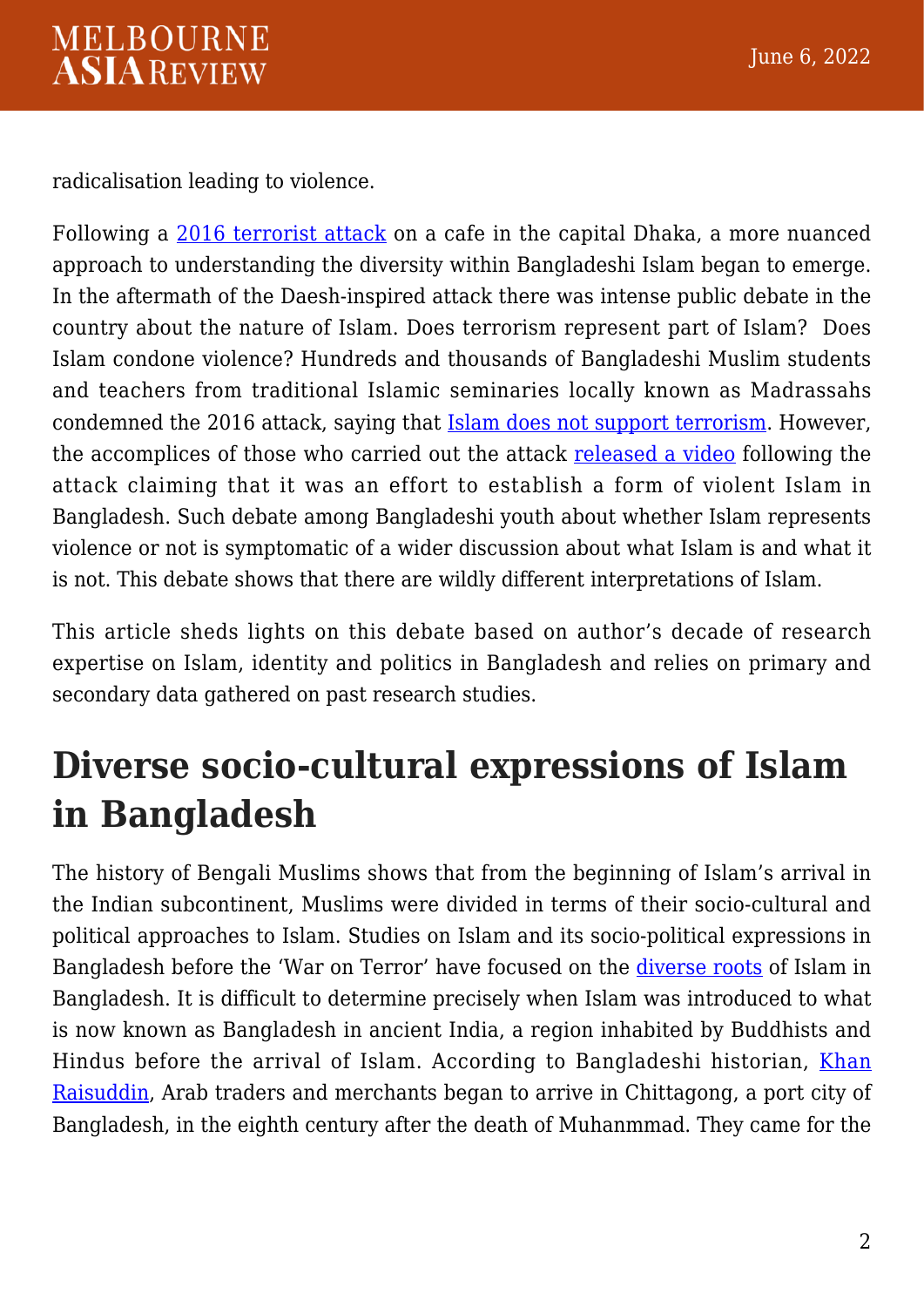spice trade, and many traders and merchants settled in what is now Bangladesh and broader areas of medieval India. Through these migrant Arab traders and merchants, the people of that region came to know about Islam. This group of Muslims used to be known as [Ashrafs or high-born](https://brill.com/view/journals/jaas/28/1-2/article-p88_6.xml) Muslims. Those who were converted to Islam from lower Hindu casts were known as Atraps.

Many Bengali Muslims who searched for an 'authentic' version of Islam tend to criticise animistic and Hindu-influenced cultural practices by Atrap Muslims. During the colonial period, at least two political movements known as Faraizi and Tariqah-i-Muhammad (meaning in the path of [Prophet] Muhammad) [believed](https://journals.sagepub.com/doi/abs/10.1177/0021909611417681?journalCode=jasa) that a significant reason that Bengali Muslims were the colonial subjects of the British was that they had deviated from a 'pure' form of Islam. Islam's 'pure' form is rooted in Arab-oriented cultural expression. This tension between 'pure' and 'impure' forms of Islam still plays out among Bangladeshi youths, and has been [amplified](https://oxford.universitypressscholarship.com/view/10.1093/acprof:oso/9780198092063.001.0001/acprof-9780198092063-chapter-11) by drivers of globalisation, including the internet and migration; as well as the 'War on Terror' and resistance from Muslim hardliners. Bangladeshi youths have found themselves at the receiving end of multiple narratives about Islam. An understanding of the relationship between Islam, identity culture, and politics in Bangladesh is required to understand Islam in Bangladesh. It is ubiquitous in society and its expression remains diverse. Two examples are pertinent to discuss here.

First, the discussion and debate about the rally of Pohela Boishakh, which is a celebration of the first day of the Bengali New Year, is noteworthy. Historically hosted by the Fine Arts Department of Dhaka University, the [procession](https://www.scoopnest.com/user/AFP/852783936853770240-bangladeshis-attend-a-rally-in-celebration-of-the-bengali-new-year-or-pohela-boishakh-in-dhaka) of Pohela Boishakh features supersized replicas of Bengali birds, owls, and other animals. My [research](https://resolvenet.org/research/language-youth-politics-bangladesh-beyond-secular-religious-binary) found that many young Bangladeshis who go to the mainstream educational institutes criticise the rally as un-Islamic. Further, students of Madrassahs I interviewed believed the procession is part of a plan of Hindus, Christians and Zionists to destroy Muslim culture in Bangladesh. As mentioned earlier, this debate goes back to the colonial period when there was a belief that Islam needed to be ridded of 'animistic' belief and cultures. However, many of those who participate in the procession are believers in Islam and see no problem participating in it and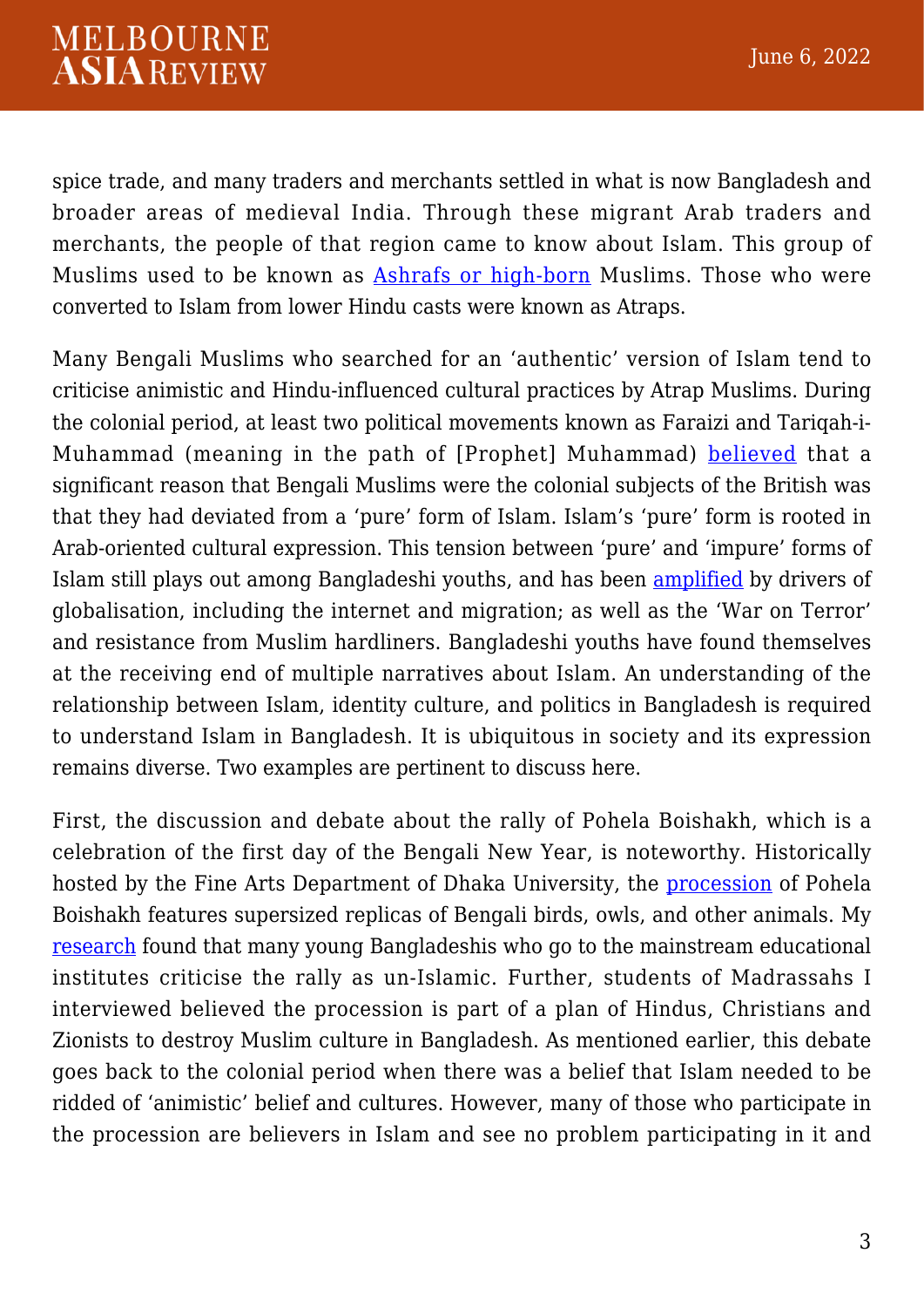being Muslims. To them, critics of the rally are fanatic radicals.

Second, my research found the clothing and music preferences of individuals signal a significant distinction between who is widely considered a more 'authentic' Muslim. During a [focus group discussion](https://resolvenet.org/research/language-youth-politics-bangladesh-beyond-secular-religious-binary) in Bangladesh, I observed disagreement among two Hijab wearing women about the 'correct way' of wearing Hijab. In the view of a research participant who wore a Hijab with a [jilbab](https://www.veiloffaith.com.au/collections/jilbabs), 'those who wear a Hijab with jeans and t-shirts are not authentic and pure Muslims'. Another participant strongly believed rock 'n roll music is un-Islamic (although he played the drums in a rock band called 'Infidels'. He hoped that one day Allah will forgive him for what he regarded as these sins). But there were others who believe playing rock 'n roll is not against Islam. Such differentiated meaning-making remains a vital source of information in relation to different perceptions of Islam circulating in a Muslim society.

However, it should be mentioned that these examples reflect perceptions of a particular type/category of people—Muslims who call themselves secular often cite how Islam accepts diversity.

# **Diverse political expressions of Islam in Bangladesh**

Such socio-cultural diversity in interpreting Islam necessitates multiple forms of politics using Islamic expressions. In my [book](https://link.springer.com/book/10.1007/978-981-15-1116-5) I have documented and articulated how the two biggest mainstream parties Awami League (AL, which has been in power since 2009 and Bangladesh Nationalist Party (BNP) both project themselves as 'pro-Islamic'. My [book](https://link.springer.com/book/10.1007/978-981-15-1116-5) has further documented how the leaders of both parties have publicly projected their Islamic identity, developed social policy based on 'Islamic' culture through a state-funded Islamic missionary organisation called Islamic Foundation, and developed alliances with traditional and modern Islamist parties.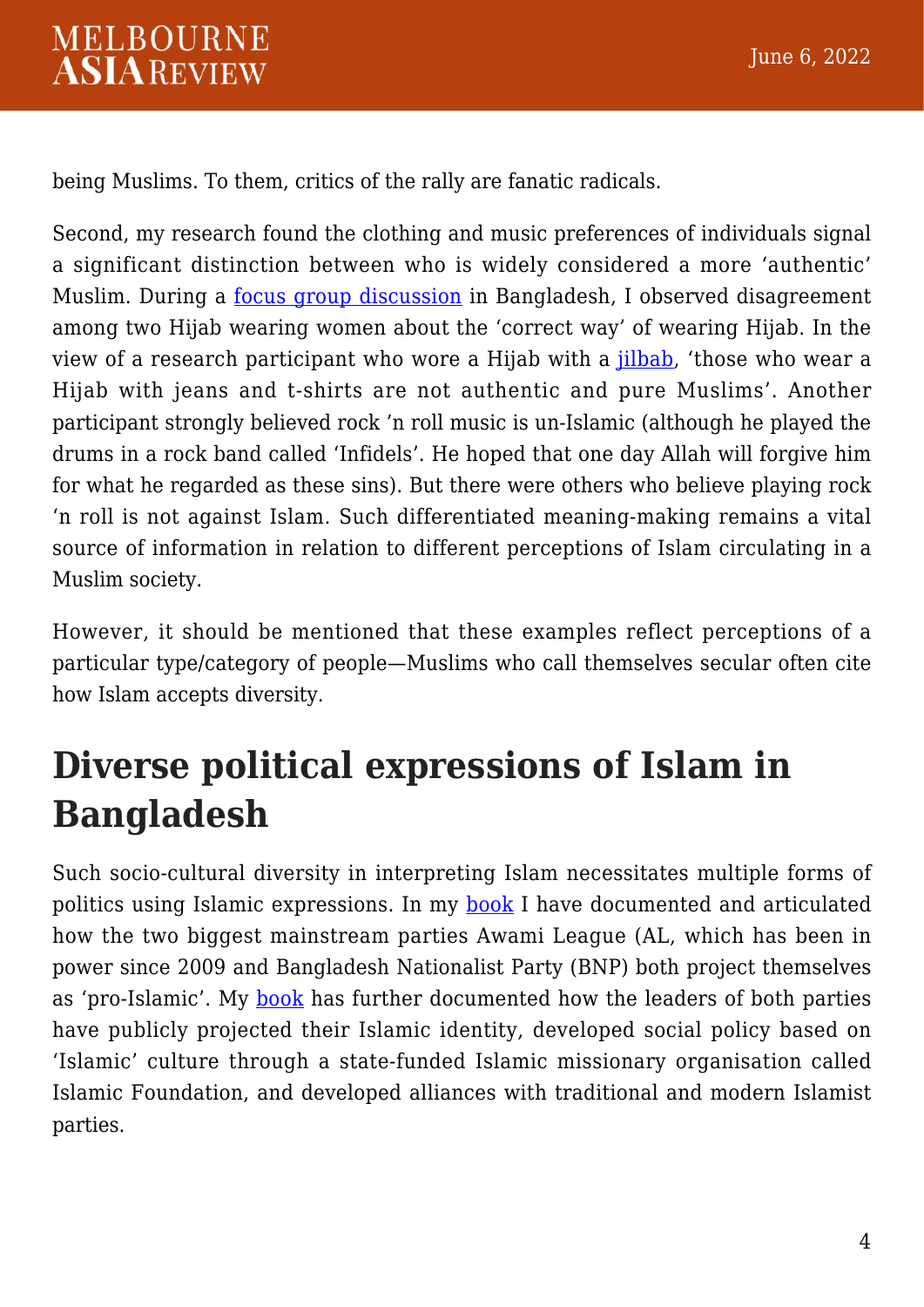#### **MELBOURNE ASIAREVIEW**

A dominant narrative is that the AL is the secular party in Bangladesh because the party endorsed secularism in the constitution after the country's independence and reinstated its 'commitment to secularism' by re-endorsing again in 2010. However, the AL also kept Islam as the state religion, so to regard it as secular is an oversimplification. In my [book](https://link.springer.com/book/10.1007/978-981-15-1116-5) and [elsewhere](https://journals.sagepub.com/doi/10.1177/2230807517703721), I have explained how religiously conservative policies were framed between 1972-1975 and how [current Prime](https://blogs.lse.ac.uk/southasia/2016/06/13/religious-freedom-with-an-islamic-twist-how-the-medina-charter-is-used-to-frame-secularism-in-bangladesh/) [Minister Sheikh Hasina](https://blogs.lse.ac.uk/southasia/2016/06/13/religious-freedom-with-an-islamic-twist-how-the-medina-charter-is-used-to-frame-secularism-in-bangladesh/) defined secularism as an Islamic concept fostering religious freedom for all under Islamic cultural primacy. Public expressions of atheism and homosexuality are outlawed. Following a series of attacks on Bangladeshi atheists and secular writers, bloggers, publishers, and Sufi Muslims, a law named the *Digital Security Act 2018* was framed, making offending religious sentiment a criminal offence. Any person offending Islamic sentiment on Facebook or any other digital media may be jailed for 7-14 years. Before the 2018 election, 61 out of 70 active Islamist parties were associated with the AL or its electoral alliance. In addition, the public adherence to Islam of AL's archrival BNP's is well documented.

The significant support of Islam by the major political parties has tolerated and facilitated the proliferation of traditional Islamist politics through groups such as Hefazat e Islam (HI). HI is a madrassah-based pressure group mostly inspired by Deobandi tradition. However, there is some evidence from journalists and law enforcement officials that this network was manipulated and used by hardliner Islamists, including those who fought for the Taliban during the Cold War period and a new generation of tech-savvy Islamists who are more indoctrinated towards Wahabi and Salafi culture. In 2013, [HI](https://www.lowyinstitute.org/the-interpreter/understanding-bangladesh-s-most-potent-religious-opposition) [demanded](https://www.satp.org/satporgtp/countries/bangladesh/document/papers/13-Point_Demand.htm) the Bangladesh government introduce a ban on the public mixing of men and women, and the death penalty for atheist writers, among others. HI said it had no political ambition apart from 'protecting Islamic values and culture'. The HI did not publicly criticise democratic politics though it spearheaded an anti-democratic social agenda.

In contrast, the modernist Islamist party Jamaat e Islami believes [modern politics is](https://link.springer.com/book/10.1007/978-981-15-1116-5) [a necessary medium to keep Bangladesh Islamic.](https://link.springer.com/book/10.1007/978-981-15-1116-5) In an apparent expression of moving away from the vision of its founder Maududi who believed democracy is an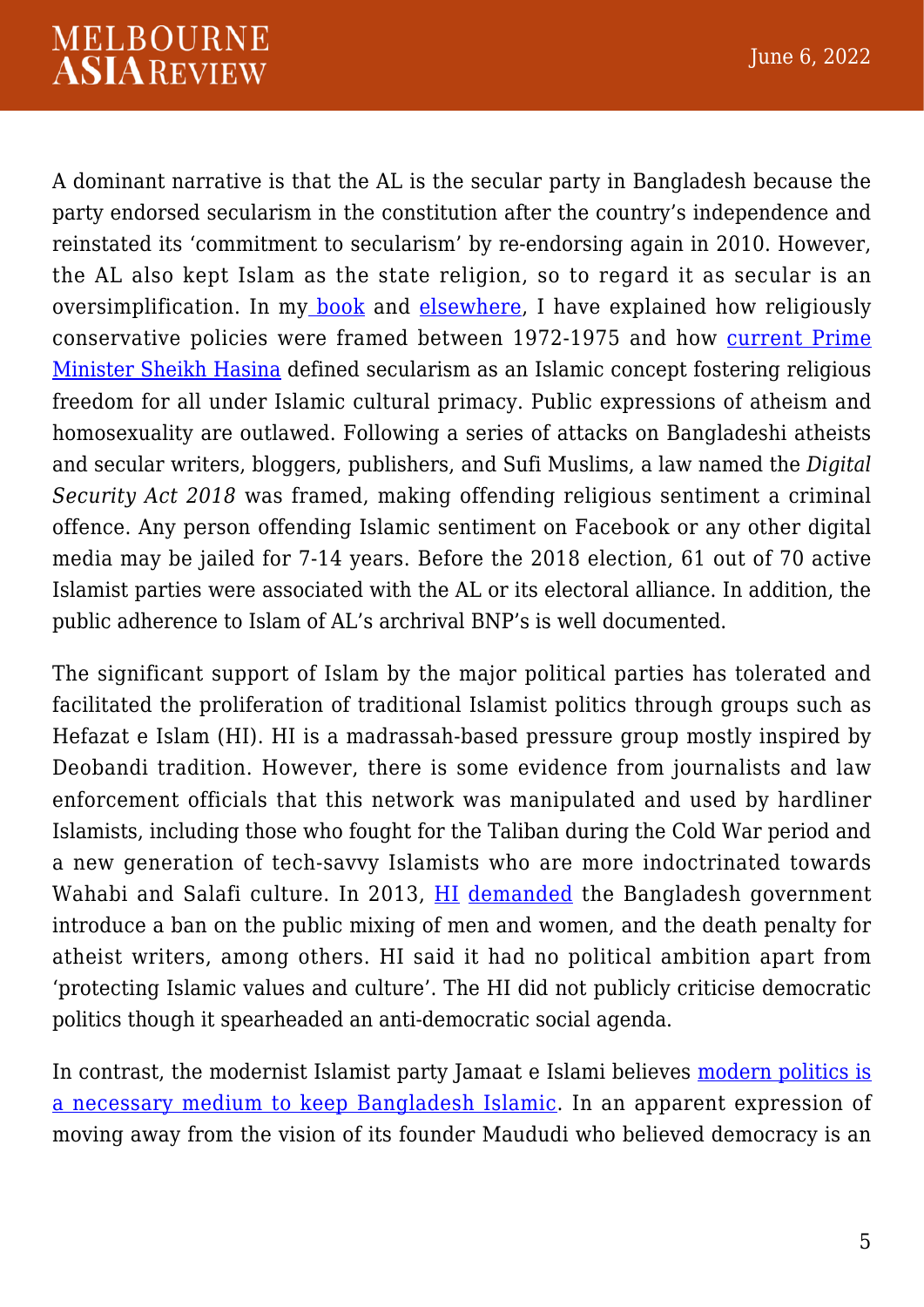evil force of the 'non-Muslim West,' activists of Bangladesh Jamaat e Islami (BJI) support electoral politics.

The supporters of the transnational banned Islamist outfit in Bangladesh, Hizbut Tahrir (HT), once highly active in Bangladeshi university campuses in the early years of the 'War on Terror', differ from Jamaat and believe democracy is an evil and a conspiracy of the West to colonise Muslim land. Though HT is not known to espouse violence despite its radical and [authoritarian ideas,](https://journals.sagepub.com/doi/abs/10.1177/026272801103100201?journalCode=sara) the global terror groups Daesh and AQ have found a Bangladeshi support base and Bangladesh has experienced a series of terror attacks in the name of establishing Islam, although all the major parties have vehemently condemned those attacks in the name of Islam.

## **Conclusion**

Islam in Bangladesh reminds us of the core argument of the influential and well known book *[What is Islam?](https://press.princeton.edu/books/hardcover/9780691164182/what-is-islam)* which argues that 'Islam' should be understood as a historical and human phenomenon with plenitude and complexity of meaning. Bangladesh demonstrates that there is scope for more nuanced and in-depth studies to understand the cultural and political diversity of the Muslim population. It is a Muslim country with over 89 percent Sunnis, yet it thrives on heterogeneity. Within this context, political secularism has Islamic influences but many Muslims remain divided as to what constitutes 'pure Islam' and preferences for music, dress, and symbols are a source of contention about what Islam is and isn't.

*Mubashar Hasan PhD is an Adjunct Fellow at the Humanitarian and Development Research Initiative (HADRI) at the Western Sydney University, Australia. He is the author of [Islam and Politics in Bangladesh: The followers of Ummah](https://link.springer.com/book/10.1007/978-981-15-1116-5). He co-edited Masks of [Authoritarianism: Hegemony, Power and Public Lives in Bangladesh](https://link.springer.com/book/10.1007/978-981-16-4314-9) and [Radicalization in South Asia.](https://us.sagepub.com/en-us/nam/radicalization-in-south-asia/book269936) He is the winner of Griffith Business School Outstanding International Alumnus Award 2021.*

*Image: Eid-ul-Adha prayer atBaitul Mukarram National Mosque, Bangladesh. Credit:*